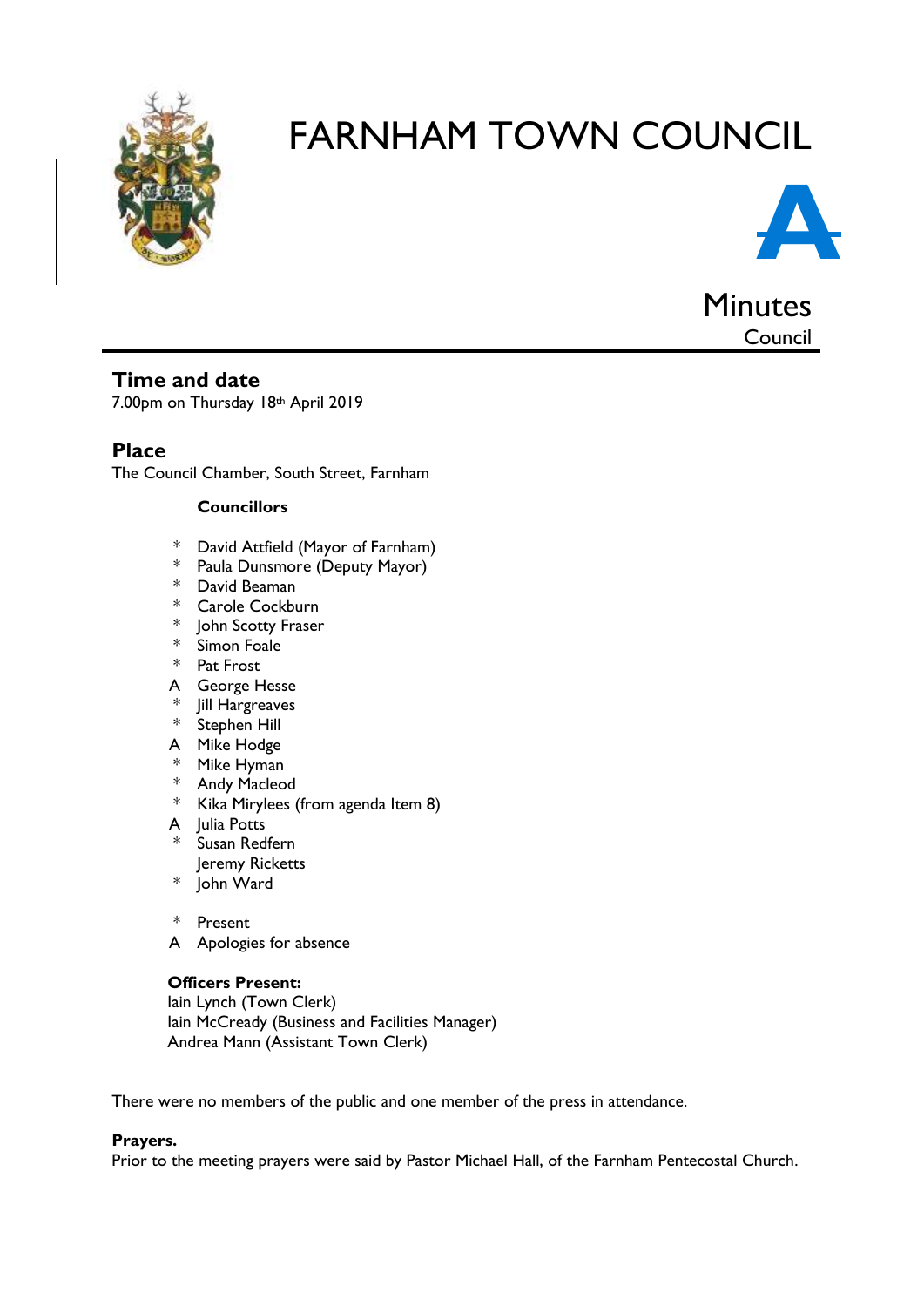#### C169/18 **Apologies for Absence**

Apologies were received from Cllrs George Hesse, Mike Hodge and Julia Potts.

#### C170/18 **Declarations of interests**

In addition to the standard declarations of personal interest by councillors and by those who were dual or triple hatted by virtue of being elected to Waverley Borough Council or Surrey County Council, there were no further declarations.

#### C171/18 **Minutes**

The Minutes of the Farnham Town Council Meeting held on 7th March 2019 were agreed, to be signed by the Mayor as a correct record. (Appendix A on the agenda).

#### C172/18 **Questions and Statements by the Public**

There were no questions or statements from members of the public.

#### C173/18 **Town Mayor's Announcements**

The Mayor informed Members that it had been another busy month, attending some 12 events. Highlights included:

- Attending a production of Grease at Heath End School.
- Hosting a visit from students from Andernach in Germany, Farnham's twin town.
- Attending the Farnham Walking Festival launch. The Mayor encouraged other Members to take part in the fortnight Festival.
- Attending 'Farnham's Got Talent' at Weydon School, commenting on the wealth of talent in the community.
- Opening the Farnham Beerex.
- Attending the Classic & Vintage Car Show in aid of Phyllis Tuckwell Hospice which was very well attended.

The Mayor looked forward to further events scheduled before the end of his Mayoral term.

#### C174/18 **Questions by Members** There were no questions by members in accordance with Standing Order 9.

## **Part 1 – Items for Decision**

#### C175/18 **Tourism and Events Working Group Notes**

Cllr Jill Hargreaves introduced the notes of the Tourism and Events Working Group notes held on 12<sup>th</sup> March 2019 (Appendix B). The meeting was a short meeting as the majority of work for the forthcoming events had been agreed and actioned. Cllr Hargreaves highlighted

- i) the Bush Hotel's new owners interest in continuing to be involved in the Christmas Market and the Food Festival;
- ii) overall sponsorship was not as high as forecast, believed to be due to uncertain times for businesses, but there were no current concerns.

Cllr Hargreaves thanked the Tourism and Events team including every councillor for their hard work over the past four years which had received many positive comments from the community. A special thank you was given to Cllr Carole Cockburn who had attended most events and the Town Clerk and his staff who worked well together in all weathers.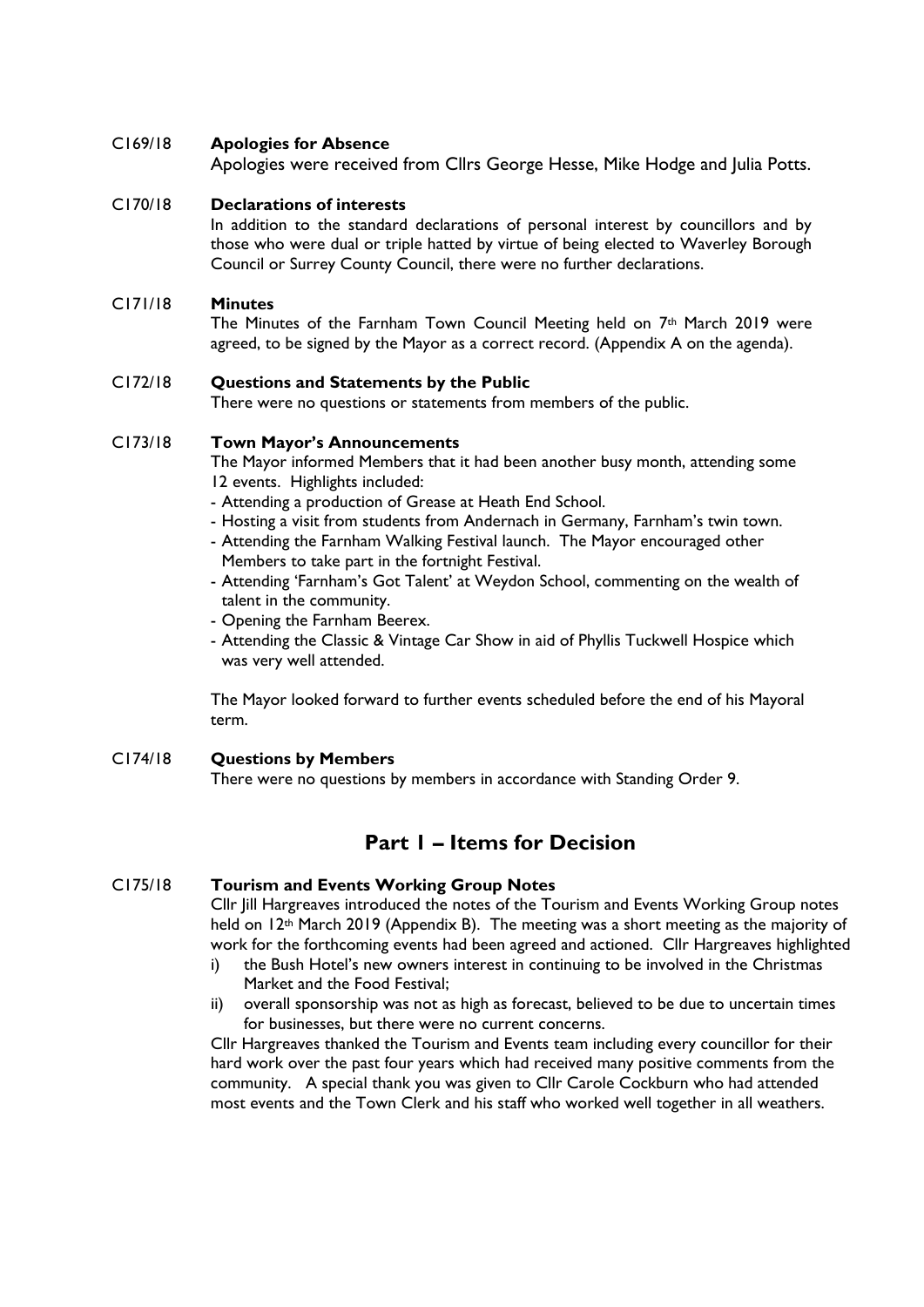#### C176/18 **Community and Enhancement Working Group Notes**

Cllr Stephen Hill introduced the notes of the Community and Enhancement meeting held on 13th March 2019 (Appendix C). There were no items for recommendation. Cllr Hill thanked the organisers and Officers of the Gardeners' Question Time which had been an excellent event.

Cllr Hill was pleased to report progress on the matter of the bins by Boots Opticians (Community & Enhancement Working Group Notes item 7). The Bush Hotel had agreed to accommodate the bins with a target installation date of July once some preparatory work around the area was complete.

Cllr Cockburn updated Council on a recent site inspection with Surrey County Council Highways to look at the state of the railings and street furniture in the town. The visit had been positive, in that Surrey County Council had identified a number of railings which could be removed. Should railings remain, high quality railings were preferred. Cllr Cockburn encouraged other Members to support the general tidying up of areas by painting railings in their own areas.

Cllr Hill thanked Farnham Town Council Officers and community helpers who helped to make the town more attractive.

#### C177/18 **Strategy and Finance Working Group Notes**

Cllr Cockburn introduced the notes from the Strategy and Finance Working Group meeting held on  $9<sup>th</sup>$  April 2019 (Appendix D) – the financial elements of which would be covered later in the agenda.

#### C178/18 **Neighbourhood Plan Review**

- i) Cllr Cockburn updated Members on the Neighbourhood Plan Review explaining that a lot of time and passion had been put into the work. Waverley Borough Council was in full support of Farnham Town Council's view that the changes were non-material. The Review was with an independent examiner but no update was available at the time of the meeting.
- ii) Cllr Cockburn advised Members that the Hanson Farnham quarry site has to be put up for sale and proposed that the Town Clerk be delegated the task of pursuing conversations with the land owner with a view of transferring the land to Farnham Town Council. Cllr Pat Frost seconded the proposal and ALL Members AGREED.
- iii) Since the review was submitted, land east of Farnham Park had been put forward as a potential SANG and the southern part of the site was subject to a pending change of use application. A meeting had taken place between Farnham Town Council, the land owners and their planning advisor where Farnham Town Council had indicated support for the site as a SANG.
- iv) The land owner's planning advisor suggested that the whole site was appropriate as a SANG, a view supported by Cllr Cockburn who suggested that this would result in a good solution for everyone by creating a green lung across the town.

Cllr Cockburn proposed that the Town Clerk progress a statement of common ground with the planning agent for land east of Farnham Park supporting the entire site as a SANG. The proposal was seconded by Cllr John "Scotty" Fraser and ALL Members AGREED.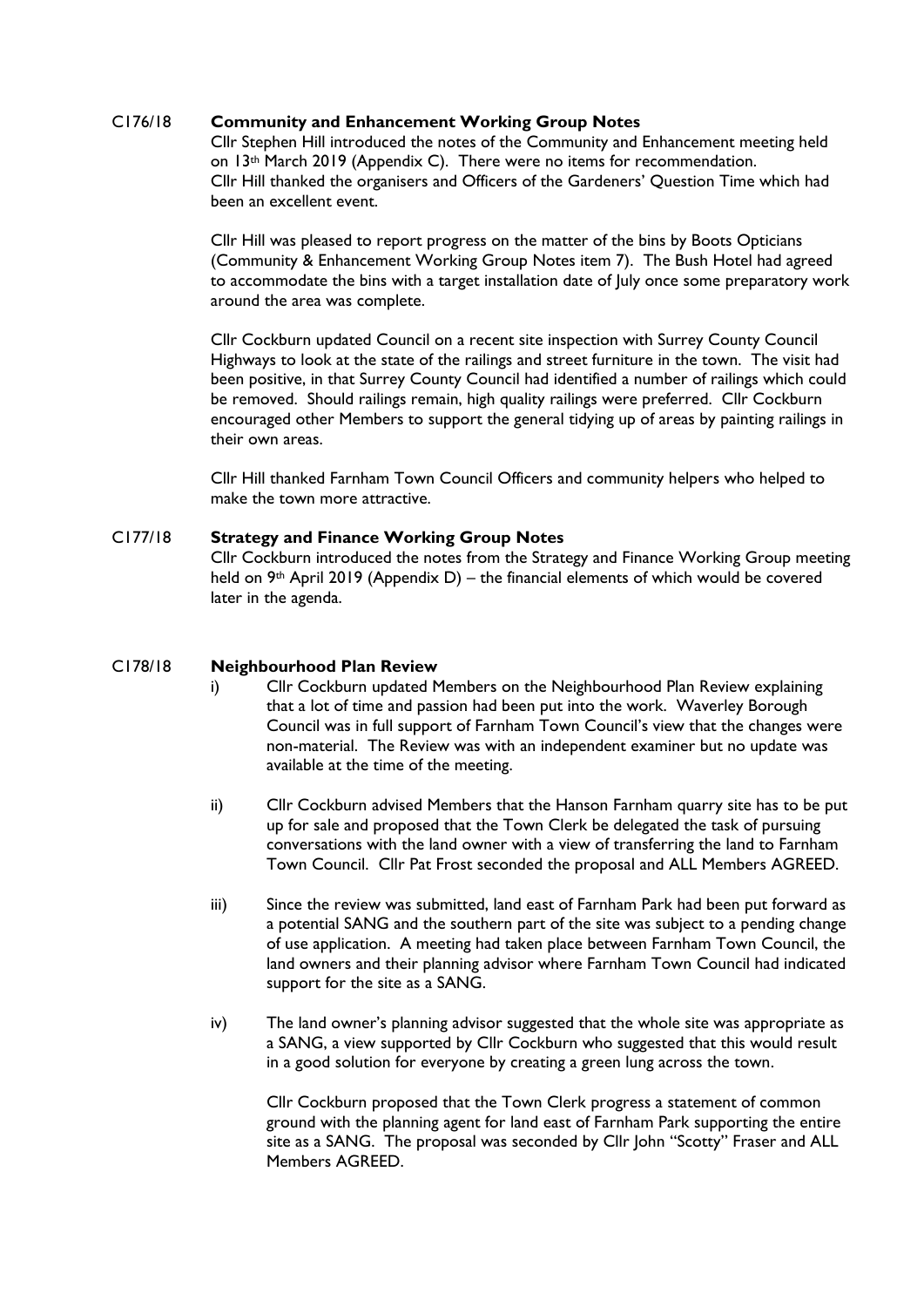v) Cllr Frost notified Members of the Waverley Arms change of use to a nursery which had been granted at appeal by an unelected inspector even though it was unsuitable. Cllr Frost asked for continued lobbying from Farnham Town Council to achieve Localism. Cllr Cockburn supported the comment and asked for lobbying of Localism to continue. Meetings had already taken place with the Leader of Waverley and the Head of Planning at MHCLG on the national organisation of Localism and Neighbourhood plans so that decisions could not be easily overturned during an appeal process.

Cllr Andy Macleod supported the comments and informed Members that Sofia Lovelle, Resident Associations Group and raised the same matters with Steve Quartermain, Chief Planner.

Cllr Simon Foale supported the comments, asked for better support from Surrey County Council Highways and asked whether this was another area the Council should be lobbying?

#### C179/18 **Review of Council Policies**

Cllr Cockburn introduced a series of Policies that were recommended for adoption attached at Appendix D to the agenda.

#### **It was RESOLVED** *nem con* **that the following revised policies be adopted:**

- **i) Members' Code of Conduct (Annex Di)**
- **ii) Complaints Procedure (Annex Dii)**
- **iii) Freedom of Information & Publications Policy (Annex Diii)**
- **iv) Documents Retentions and Disposal Policy (Annex Div)**
- **v) Code of Corporate Governance 2019 (Annex Dv)**
- **vi) Town Clerk Scheme of Delegation (Annex Dvi)**
- **vii) Member Officer Protocol (Annex Dvii)**
- **viii) Co-option Policy (Annex Dviii)**

Cllr Cockburn concluded by thanking all Members and Staff for their work over the past four years.

Cllr Kika Mirylees joined the meeting.

#### C180/18 **Year End Accounts**

Cllr Cockburn introduced the year end accounts which had been carefully considered by the Strategy & Finance Working Group and were welcomed as much simplified and easier to follow. She thanked the Town Clerk and team for their preparation.

#### **It was RESOLVED unanimously that:**

- **i) The Financial Statements for 2018/19 and earmarked reserves at 31st March 2019 be approved (Appendix E)**
- **ii) The Summary 2018/19 Income and Expenditure Outturn be approved (Appendix F).**
- **iii) The final Internal Auditor's Report for the Year Ended 31 March 2019 be welcomed (Appendix G), noting that the final confirmed balances on investment had been received and included in the accounts.**
- **iv) The Annual Governance Statement (Section 1 of Annual Governance and Accountability Return) be approved (Appendix H).**
- **v) The variances list between the 2017/18 and 2018/19 Annual Returns as required be approved (Appendix I).**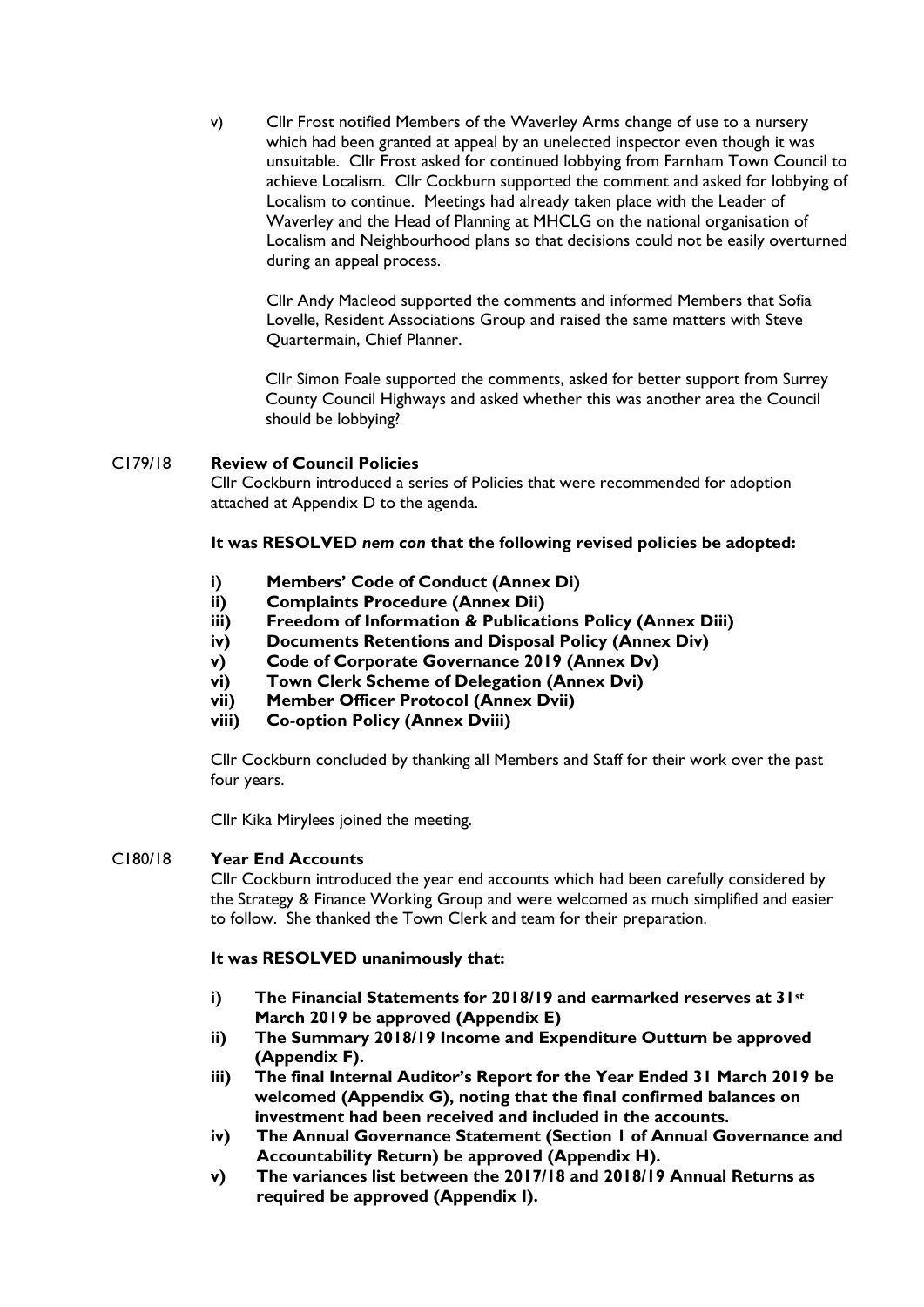vi) **The Annual Governance and Accountability Return for the Year Ended 31 March 2019 be approved for signature and submission to the External Auditor (Appendix J).**

#### C181/18 **Terms of Reference**

Cllr Cockburn introduced the terms of reference for working groups, task groups and panels which go alongside the Standing Orders, advising Council that the periodic review was good practice ahead of the new Council term.

#### **It was RESOLVED** *nem con* **to approve the revised Working Group Terms of Reference (Appendix K).**

#### C182/18 **Planning and Licensing Applications**

Cllr Mike Hyman introduced the notes of the Planning and Licensing Consultative Group Meetings held on 18th March (Appendix L), 1st April (Appendix M) and 15th April 2019 (Appendix N).

i) The meeting held on  $18<sup>th</sup>$  March had considered 30 applications with 4 objections, the most significant being;

- a proposal for 2 dwellings with vehicular access at the rear of Brambleton Avenue which was not in accordance with the Farnham Neighbourhood Plan or Farnham Design Statement.

- a proposal for erection of extensions and alternations on a property in Wellington Lane which was not in line with the Farnham Neighbourhood Plan.

- ii) The meeting had also looked at the consultation on the East Hampshire Draft Local Plan. The meeting held on 1st April had considered 23 applications and raised 9 objections. The meeting had also supported a proposal to house a defibrillator in a redundant BT phone kiosk. The meeting held on 15<sup>th</sup> April had considered 36 applications and raised 9 objections, the most significant being overdevelopment of a sensitive site in West Street and an application to display 16 non illuminated signs at the Grovebell Industrial Estate including PVC banners. The latter were unacceptable.
- iii) Cllr Hyman informed Members that Farnham Town Council's road name suggestion "Old Knowle Square" had not been accepted by the developer and St Swithun's and Swithunside were offered as alternatives.

Cll Hyman, who was stepping down from the Council, was thanked for his work as head Member of the Planning and Licensing Working Group.

#### C183/18 **Calendar of Meetings**

The draft calendar of meetings was presented and noted. The Town Clerk informed Members that the Planning and Licensing meeting scheduled on 13<sup>th</sup> May would be covered by the Town Clerk's scheme of delegation. Any returned Councillors would be consulted and the decisions would be presented to all Councillors at the next meeting.